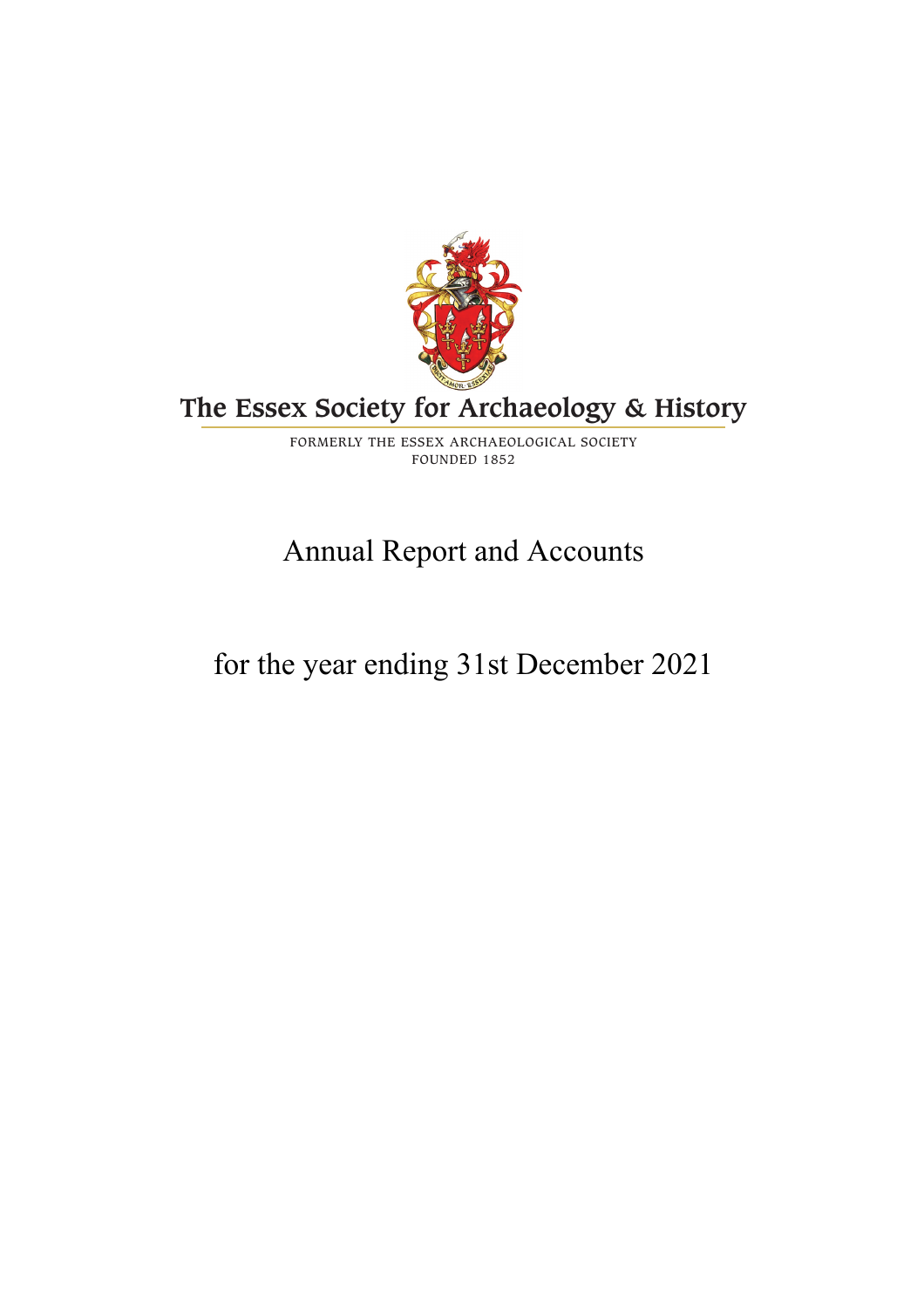Page

# Contents

| Trustees and Corporate Information   | 2 |
|--------------------------------------|---|
| Trustees' Report                     | 3 |
| Trustees' Responsibilities Statement | 7 |
| Independent Examiner's Report        | 7 |
| Receipts and Payments Accounts       |   |
| <b>Balance Sheet</b>                 | 8 |
| Notes to the Financial Statements    | 9 |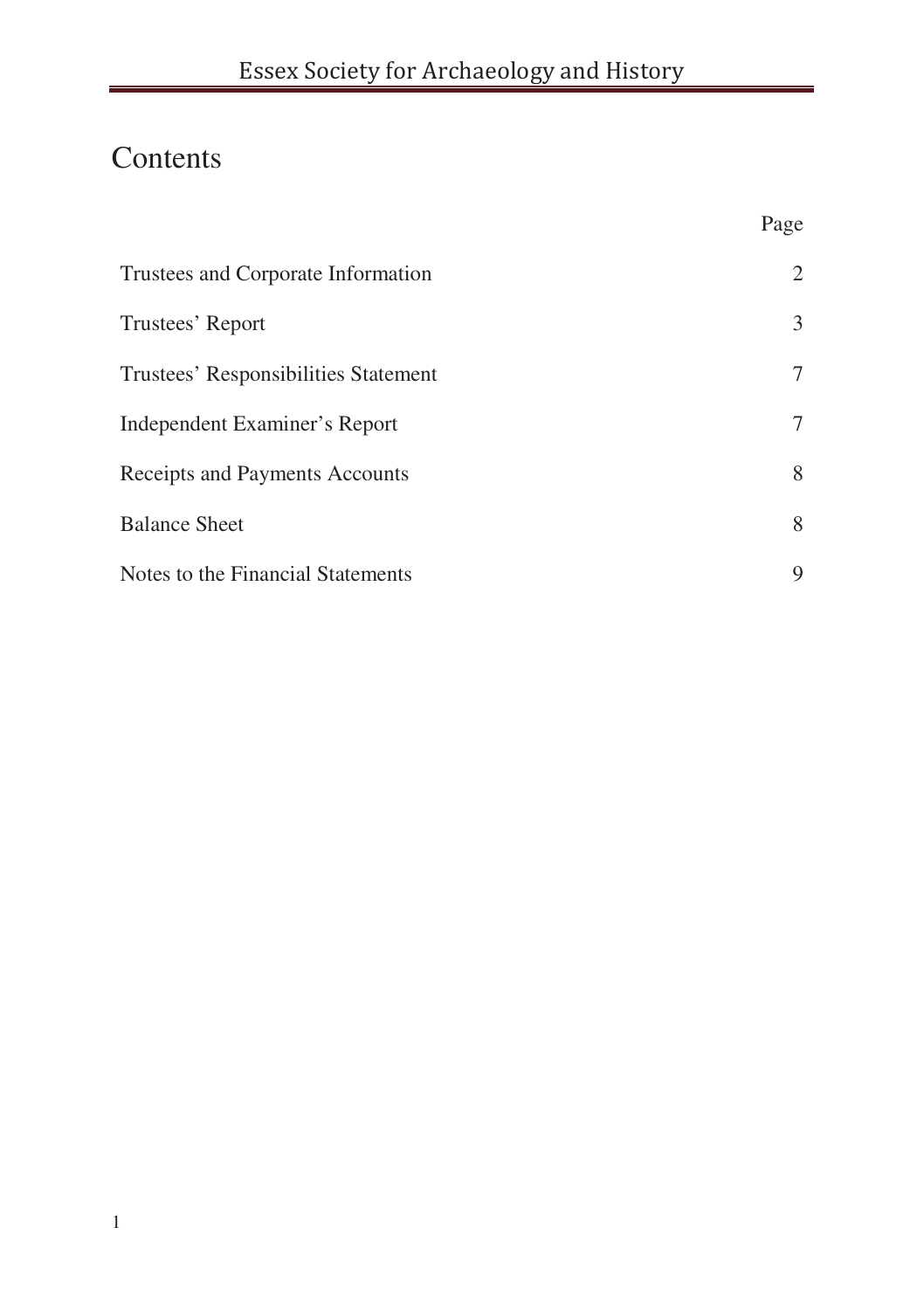# Trustees and Corporate Information

| Patron                    | Lord Petre, KCVO, JP, MA                                                                                                                                                                                                                                                                                                                                                                                                                                                                                   |
|---------------------------|------------------------------------------------------------------------------------------------------------------------------------------------------------------------------------------------------------------------------------------------------------------------------------------------------------------------------------------------------------------------------------------------------------------------------------------------------------------------------------------------------------|
| Vice-Presidents           | D.G. Buckley, BSc, MCIfA, FSA<br>A. Corder-Birch, DL, FSA<br>G.M.R. Davies, MA, FSA, FMA<br>Dr. P.M. Leach, BA, MBBS<br>A.B. Phillips, BEM, BA<br>H.M. Stuchfield, MBE, JP, DL, FSA, FRHistS<br>Dr. C.C. Thornton, BA, PhD, FSA, FRHistS                                                                                                                                                                                                                                                                   |
| <b>Trustees</b>           | N.P. Wickenden, MA, AMA, FSA President<br>H. Brooks, BA, MCIfA, FSA Secretary<br>W.M. Abbott, MA, FIA Treasurer<br>M. Atkinson, BA, MCIfA<br>N. Brown, BA, MCIfA, FSA, FSAScot Immediate Past President<br>A. Corder-Birch, DL, FSA<br>A. Crosby, BA, MSocSc, FSA Chairman EIAG<br>K.L. Crowe, BEd, MA, AMA<br>Dr. M.E. Curteis, BA, MA, PhD, AMA, FRNS<br>G.M.R. Davies, MA, FSA, FMA<br>R. Havis, BA, MCIfA, FSA<br>P. Sainsbury, SEN<br>H.M. Stuchfield, MBE, JP, DL, FSA, FRHistS Membership Secretary |
| Curator                   | P. Wise, MA, MCIfA, FSA                                                                                                                                                                                                                                                                                                                                                                                                                                                                                    |
| Independent<br>Examiner   | P. Evans, FMAAT                                                                                                                                                                                                                                                                                                                                                                                                                                                                                            |
| Registered Charity<br>No. | 213218                                                                                                                                                                                                                                                                                                                                                                                                                                                                                                     |
| Registered Office         | 13 Greeenacres, Mile End<br>Colchester, Essex CO4 5DX                                                                                                                                                                                                                                                                                                                                                                                                                                                      |
| <b>Bankers</b>            | Barclays Bank PLC, Brentwood                                                                                                                                                                                                                                                                                                                                                                                                                                                                               |
| Blog                      | www.esah160.blogspot.co.uk                                                                                                                                                                                                                                                                                                                                                                                                                                                                                 |
| Twitter                   | https//twitter.com/ESAH160                                                                                                                                                                                                                                                                                                                                                                                                                                                                                 |
| Website                   | www.esah1852.org.uk                                                                                                                                                                                                                                                                                                                                                                                                                                                                                        |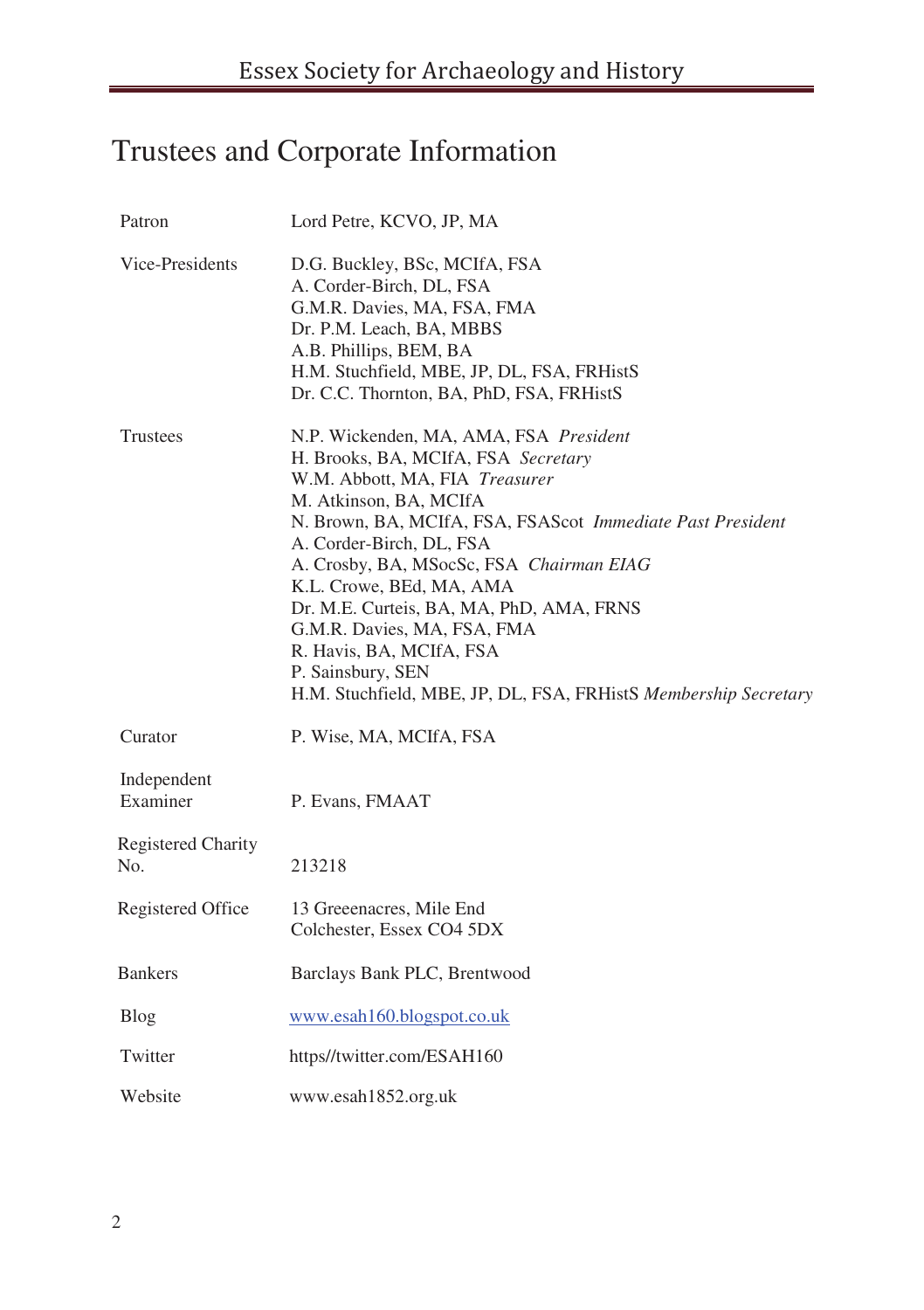## Trustees' Report

### **Structure Governance and management**

The organisation is an unincorporated association, originally founded as the Essex Archaeological Society in 1852, changing its name to the Essex Society for Archaeology and History in 1985. It is governed by a constitution as revised and adopted at the 2015 AGM. It registered as a charity in 1962. Its objects as stated in the constitution are:

- 1. to promote and encourage the study of archaeology and history in the historic county of Essex
- 2. in furtherance of the above, to publish the results of such studies in the Society's journal, and to disseminate information on Essex archaeology and history through the appropriate media
- 3. to organise conferences, lectures and visits for the benefit of members and interested members of the public, and to educate the wider community and other bodies on matters of common interest and concern
- 4. to provide library facilities for Society members and other members of the public.

The management of the Society is vested in a Council of Management who are the trustees of the Society. There are six trustees who are directly elected at the AGM, as are the President, Secretary and Treasurer, who are ex-officio members of Council. There are a number of members who serve the Society in various capacities and, as proposed by Council, further ex-officio members are elected onto Council at the AGM. The list of trustees is set out on page 2.

Council is aided in undertaking its responsibilities by various committees which report directly to Council, namely Publications and Research Committee, Library and Archives Committee and the Programme Committee. In addition it has special interest sections, namely the Essex Industrial Archaeology Group and the Essex Place Names Project, both of which are financially supported. The society is continuing the activities previously associated with the Essex Archaeological and Historical Congress. In 2021 it has taken on the assets and liabilities of the *Essex Journal*. The trustees retain the direct responsibility for, and active supervision of, expenditure.

The trustees who served during the year and up to the date of this report have complied with their duty to have regard to the guidance on public benefit published by the Charity Commission in exercising their powers or duties.

Inevitably the pandemic disrupted the normal work of the Society, however although physical meetings were not possible the Council continued to meet via Zoom. Similarly, the work of the Committees was carried out via email and zoom meetings. As ever Council is extremely grateful to all those who have given their time and energy to serve on these committees, as well as to those who have represented the Society on other bodies, particularly this year with all its disruptions.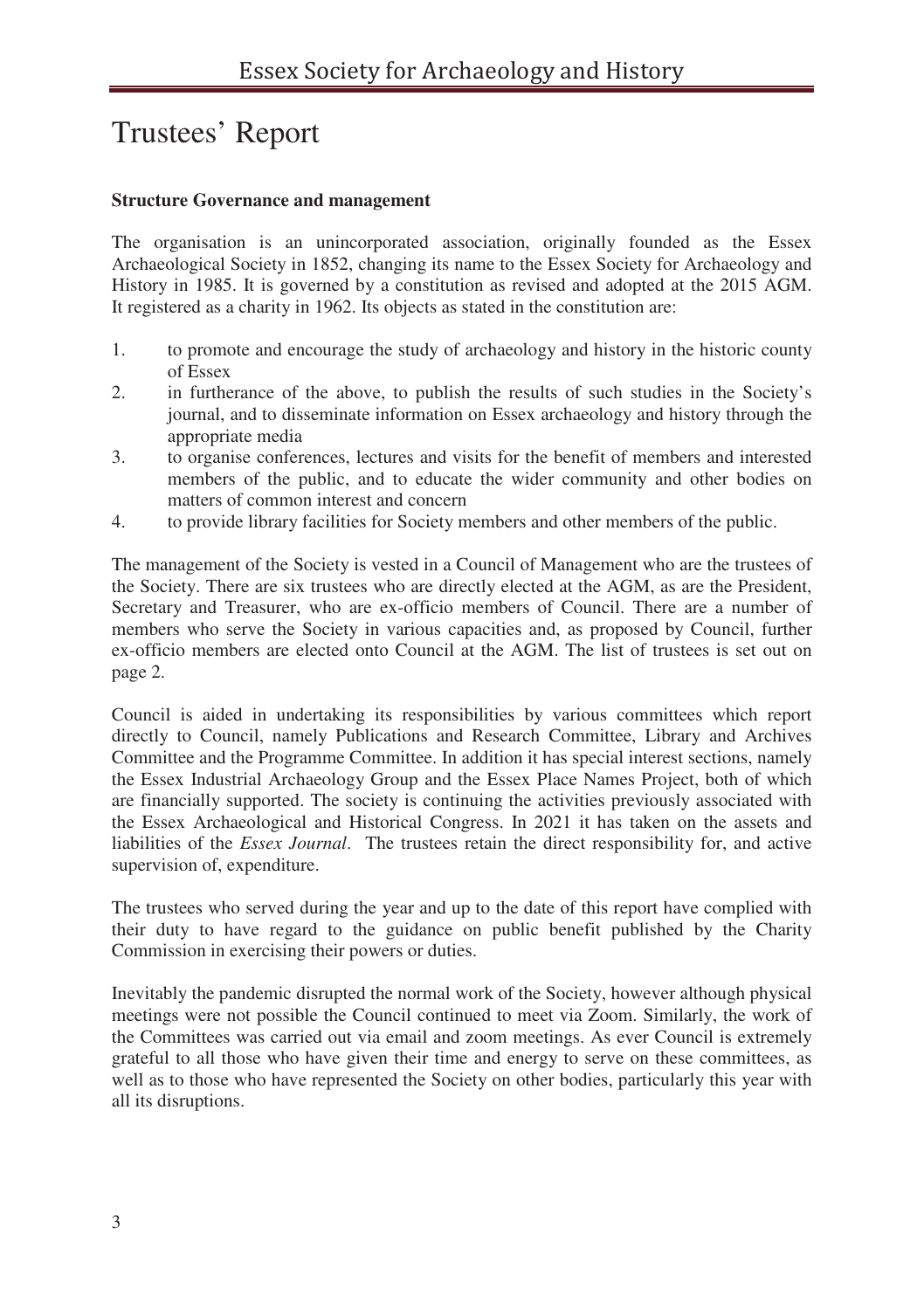## **Review**

I think we all assumed that 2021 would be when life started getting back to normal. How wrong we were ! Our lives have continued to be affected by the dreaded coronavirus and once again, as I write this, we hope the worst is behind us. Let us hope we are right this time. The Society's programme was again written off with the exception of a tour I led to Pleshey Castle in the early summer. We also had to abandon the Symposium at quite short notice. However, the 2022 programme is now underway, with several events rescheduled and some new ones. Jane Pearson, our programme secretary, has got the bit between her teeth, and is determined to be more adventurous and ambitious.

However, numbers attending the Morant Lecture and Morant Dinner have been dwindling in recent years, and Council has decided to merge the two, with a resurrected event combining both a talk and refreshments.

It seems to have been a year when we have lost several dear friends of the Society. Having lost Stan Newens last year, we have also seen the sad deaths of Ernest Black, Chris Manning-Press, the brilliant archaeological illustrator Pete Froste, Vic Gray, and Jenny Ward. Jenny served as our only lady President (with the exception of Ann Turner who stood in for one year). She was a very distinguished medieval scholar, and only recently was helping Chris Starr with the forthcoming occasional paper, 'Medieval Merchant'. Jenny contributed regularly to both the *Transactions* and the *Essex Journal*, of which the Autumn 2018 edition was dedicated to her 80th birthday. Jenny had time and a smile for everyone, and was a regular attendee of our events and excursions, and will be sorely missed. Full obituaries are appearing in our publications.

With the programme curtailed, your Council has still been hard at work. Thanks to the sterling efforts of Martin Stuchfield, we now have a first class revitalised website, with a publications section boasting pdfs of every single copy of the *Transactions* prior to the last five years, as well as our Occasional Papers, more recent *Essex Journals* and some *Essex Reviews* – more are in the pipeline. These all have an easy search facility, and the whole site is well worth taking a look. An index of the *Essex Journal* is close to being completed and members will receive a hard copy. The work by the previous editor, Neil Wiffen was recognised at a launch on 30th October.

Martin Stuchfield, and our Treasurer, Bill Abbott, have also wrestled with unpaid subscriptions of our institutional members, and I can now report these are up to date, with a corresponding increase in subscriptions raised. Many societies operate a system whereby their annual journals and transactions are received for our library, and ours are duly reciprocated. It is therefore worrying that in January we heard from LAMAS (London and Middlesex Archaeological Society), that they were closing their library, and would no longer participate in this scheme. We now subscribe as a paid institutional member so that our run of transactions of this important near neighbour remains up to date, but the closure must be a blow for their members.

At the end of 2021 the Society had 315 (2020: 295) fully paid individual members, of whom 65 (2020: 65) are family members and 24 (2020: 20) are associates. It also has 69 (2020: 73) paying institutional members. In addition to these 384 (2020: 368) paying members we reciprocate publications with 32 (2020: 32) other institutions and distribute our publications to 12 (2020: 12) other institutions.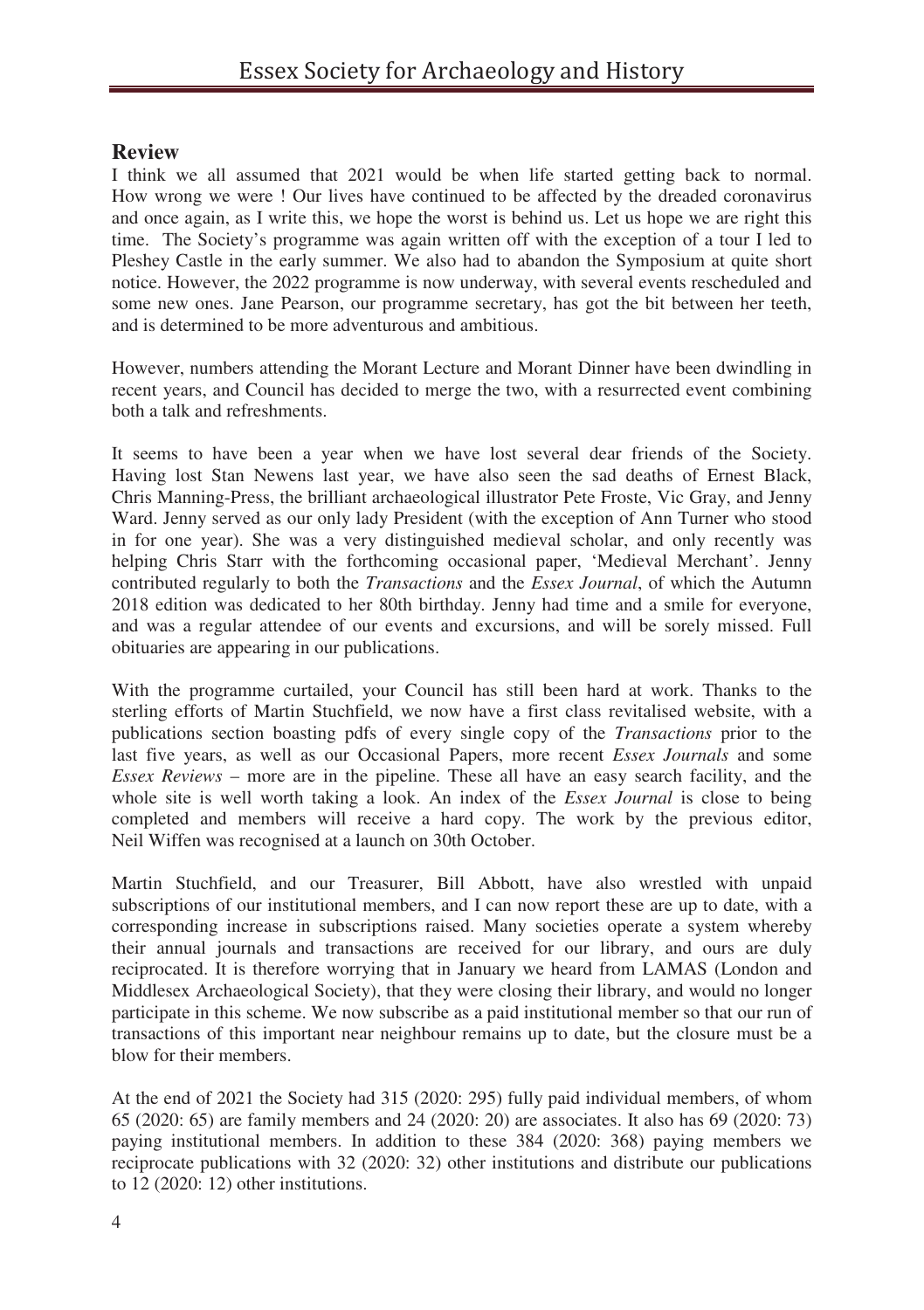I mentioned in my foreword in the spring newsletter that we have three editors of our publications, which remain the bedrock of the Society. Paul Gilman has produced volume 10 of Essex Archaeology and History (the *Transactions*), and volume 11 is with the printers (as I write). We have a number of Occasional Papers forming a queue as well. Paul is assisted by Assistant Editor Henry Webber, and a Publications Committee, chaired by former President Dave Buckley. Chris Thornton also does a lot of liaising with both authors and our printers. Steve Pollington took over the editorship of the *Essex Journal* last year and has produced two excellent editions, volume 56 numbers 1 and 2. Victoria Rathmill took on the editorship of the Newsletter which we rationalised to two copies each year, and which are distributed digitally.

The Society's extensive Library continues to be held in the Albert Sloman Library at the University of Essex, to which we extend our gratitude. Although closed during 2021, this remains a hugely important resource for our members and I know that Sarah Demelo has been keeping an eye on things. The University has also to date looked after the Essex Place Names Project, a database of parish historical research, masterminded by James Kemble. In recent years, with staff changes, and the increasing age of the database software, this has become untenable, but Council deemed it so important that we have transferred it across to our own Society's website.

Guided by our treasurer, in the knowledge that we do hold substantial financial reserves, Council has put in place application details and a form for researchers seeking small grants. In 2021, we have awarded a grant of £717 to a Ph.D student researching Romanichal and Traveller inhabitation of parts of Epping Forest from the 18th-19th centuries using at least three surveying methods, surface surveys, magnetic susceptibility, and magnetometry. We have written a letter of support to the Essex Bridleway Association, which is planning an application to the National Lottery, in conjunction with the Essex Record Office, to digitise the county's enclosure and tithe maps. Should the E.B.A. be successful, we have offered a grant of £250 (*Please note: this application has now been withdrawn*). Lastly we have awarded the West Hanningfield Parochial Church Council £1,000 towards a media project recording the tower, belfry and bells of St. Edward and St. Mary Parish Church. All grants will in due course be written up with a photographic record for our website.

The Essex Industrial Archaeological Group (E.I.A.G.), spearheaded by Tony Crosby, has managed to continue to meet on Zoom throughout the year, with lectures on Stow Maries Aerodrome, and Ironbridge. The next Industrial Heritage Fair, which is normally held every two years, is being planned for Silver End on 1st October and as I write, a number of organisations have already booked their tables. A small publication on Essex mills is imminent. The Group comments independently on relevant planning issues, and has helped E.C.C. Place Service review redundant railway bridges, and Historic England's Draft Industrial Heritage Policy. It also wrote to Historic England bemoaning the sad condition of the Thorrington Tide Mill, which is Grade II\* but now in private ownership, having been transferred out of the County Council's ownership. It now sadly features on Historic England's At Risk Register. The Group has also written to Historic England concerning the state of the Courtauld buildings in Halstead.

Few other planning comments have been submitted to local authorities. The limited availability of expert members of the Society who are able to comment on such matters on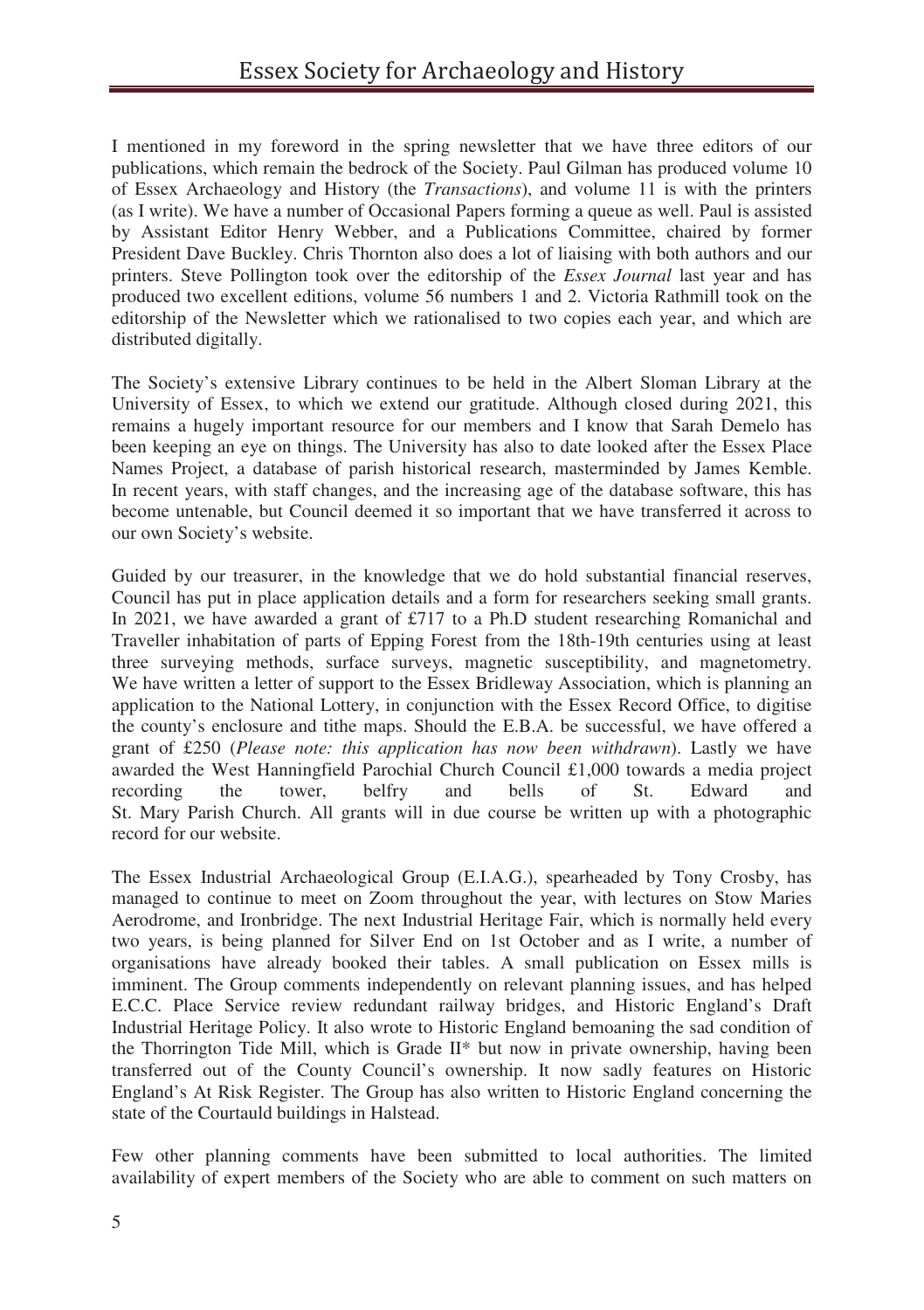behalf of the Society is a matter of regret, and features in our draft ten year Strategy, which Council has been considering for some time, a process which has been led by our immediate past President, Nigel Brown. One answer might be specific training for interested individuals.

Council has circulated the draft ten year Strategy. This sets out the Society's key activities and looks at how we are adapting to a new digital and inclusive world, and how we might adapt still further in the years to come. Obviously any strategy may be thrown off course by unforeseen challenges in the future such as COVID, but it is nevertheless important to have a sense of direction. The next step will be to assess how we might implement new actions.

Other regular reports to Council include the Victoria County History, C.B.A. London and C.B.A. East, the Friends of Historic Essex, the Essex Record Office, and the newly-formed Chelmer Valley Landscape Group. This Group brings together representatives, inter alia, from ourselves, the Essex Wildlife Trust, the National Trust, Chelmsford City Council, Maldon District Council, Braintree District Council, Essex Waterways, the Chelmer Canal Trust and many of the valley parishes. The recent 50th anniversary of the publication of J.A. Baker's seminal work, 'The Peregrine' provided the impetus for our Society to initiate the group's establishment. Nigel Brown attended its workshops held in November 2021, which considered conservation, management and enhancement of the natural and historic environment in the Valley; the cultural significance of the landscape; and managing and facilitating public engagement. The workshops helped C.V.L.G. to clarify its long term aims and to establish some practical actions that hopefully might be delivered in the Chelmer Valley in the next few years.

On behalf of all members, I would like to thank the Society's Officers, Trustees, Council, Committees and representatives on other bodies for all their hard work and support during the year. The Society could not operate without people who are willingly prepared to give their time for free, in so many different ways. Only some of the people have been acknowledged personally in my report, but I am grateful for everyone who has contributed throughout yet another year beset by coronavirus and the restrictions this has placed on normality. In particular, I would like to express thanks to Bill Abbott, Howard Brooks, Nigel Brown, Paul Gilman, Jane Pearson, Martin Stuchfield and Chris Thornton. I hope that my report next year will be able to review a year when we have been able to meet in person and participate in the county's history and heritage.

### **Finance**

The principal financing activity of the Society relates to the costs of producing and distributing the *Transactions* and its Index as well as occasional papers. We try wherever possible to get sponsorship grants for individual articles and in the main are for archaeological papers. Grants for Volume 10 of the *Transactions* amounted to £2,900 (Volume 9: £4,140) with the net cost, including distribution, for Volume 10 being £4,980 (Volume 9: £3,132).

In 2021 the net increase in the Society's Funds was £20,381 (2020; £5,876). Excluding capital appreciation of £7,16 (2020; £7,099) the net incoming resources was £13,276 (2020; outgoing of £1,224) However in the course of the year we took on the assets and liabilities of the *Essex Journal*, where the initial transfer was £12,010, including £5,640 devoted to the production of an index. In the course of the year some of that fund has been used to pay the indexer and we have also received continued payments of £10 from previous subscribers of the index. Many of these subscribers are members of ESAH and receive the *Journal* through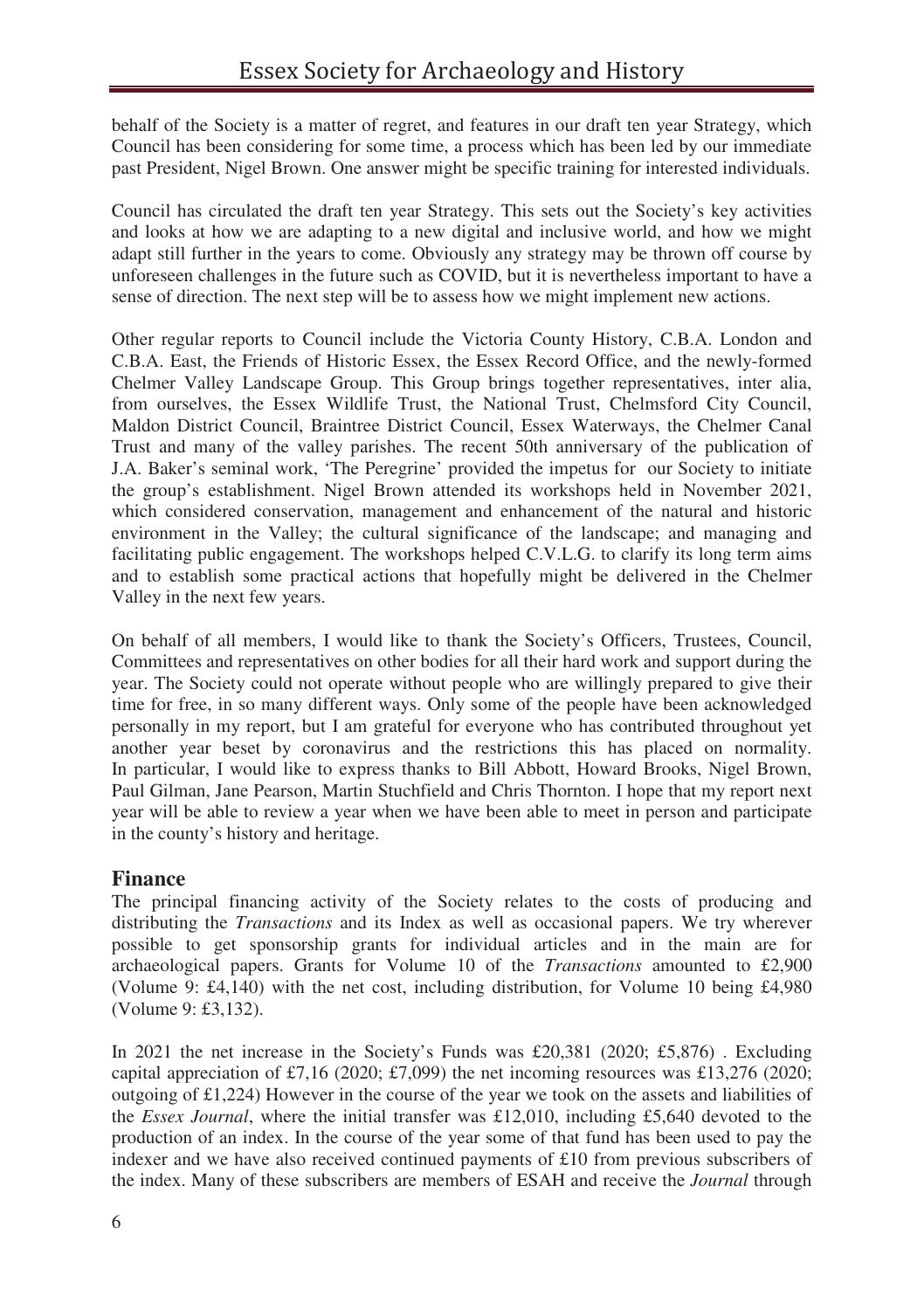that membership, but some are not and continue to receive the *Journal*. The net effect is that most of the increase in the incoming resources can be ascribed to taking on the *Essex Journal*.

A major outgo in 2021 was the development of our Society website costing just over  $\pounds 10,000$ 

In the course of the year we switched a further £20,000 of our assets held on deposit into the M&G Charifund. This underlies the increase in our investment income and has enhanced the capital appreciation for the year. It is the nature of our holding in investments that their value will oscillate.

The notes to the accounts provide significant detail.

The Society greatly benefits from the input of many volunteers and the unrestricted general reserves of the Society are being maintained at a level which would ensure the capability of producing and distributing volumes of the Transactions and Occasional Papers and the *Essex Journal* for at least the next five years.

We have sufficient resources to make further occasional donations to support heritage projects in Essex.

Nick Wickenden, President 9th April 2022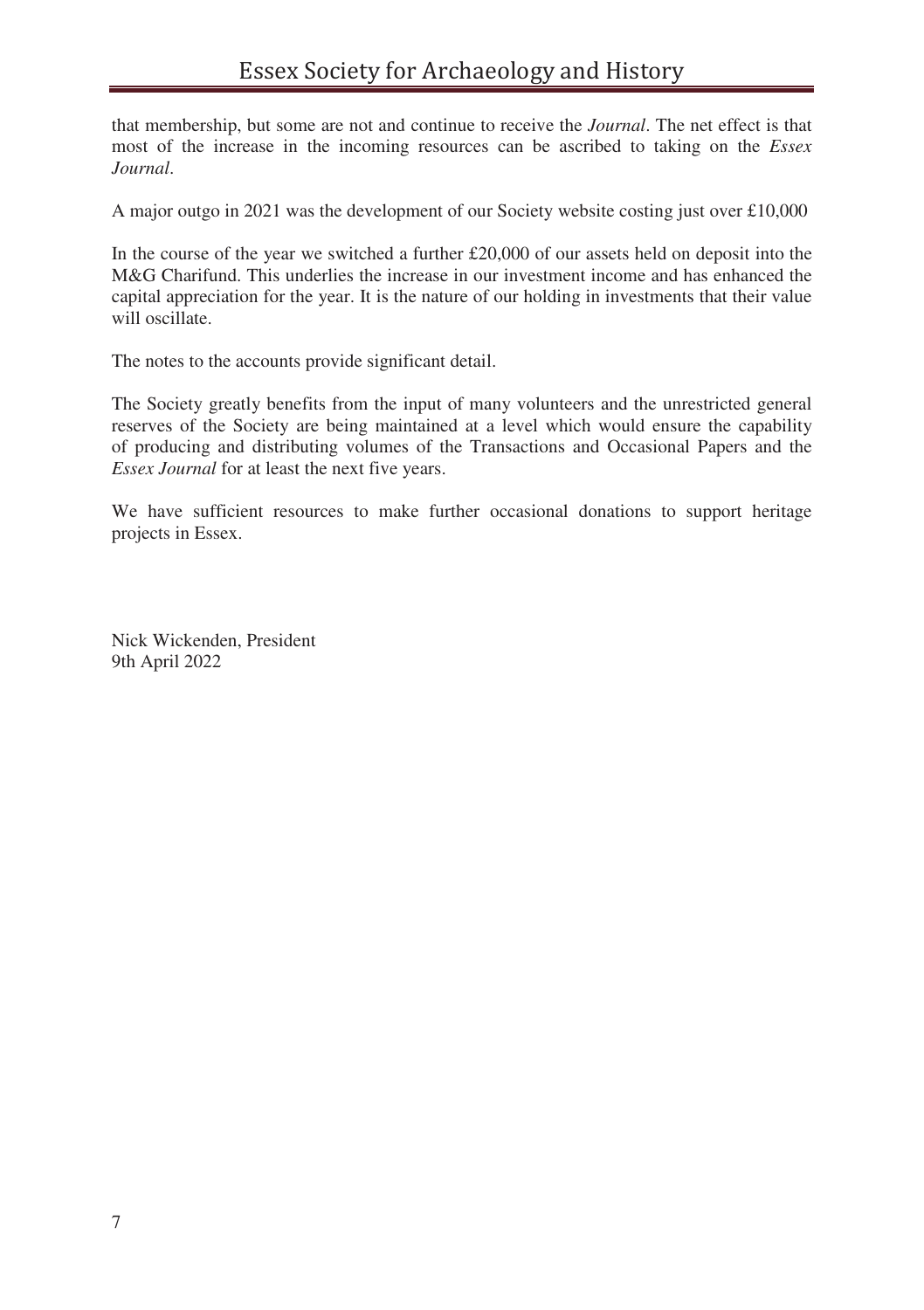## Trustees' Responsibilities Statement

The charity trustees are responsible for preparing a receipts and payments account and a statement of assets and liabilities for each financial year that properly present the charity's receipts and payments during the year and its assets and liabilities at the end of the year. In preparing these statements, the trustees are required to:

- Select suitable accounting policies and apply them consistently;
- Make judgements that are reasonable and prudent; and
- Prepare the financial statements on the going concern basis unless it is inappropriate to presume that the charity will continue in operation

The trustees are responsible for keeping proper accounting records which enable them to ensure that the receipts and payments account and statement of assets and liabilities comply with the Charities Act 2011. They are responsible for safeguarding the assets of the charity and hence for taking reasonable steps for the prevention and detection of fraud and other irregularities.

## Statement of the Independent Examiner

My examination was carried out in accordance with the general directions given by the Charity Commission.

An examination includes a review of the accounting records kept by the charity and a comparison of the accounts presented with those records. It also includes consideration of any unusual items or disclosures in the accounts and seeking explanations from the trustees concerning any such matters. The procedures undertaken do not provide all the evidence that would be required in an audit and consequently no opinion is given as to whether the accounts present a' true and fair view' and the report is limited to those matters set out in the statement below

During my examination, no matter has come to my attention which

- a) gives me reasonable cause to believe that in any material respect the requirements to keep accounting records in accordance with section 130 of the Charities Act 2011and to prepare accounts which accord with the accounting records and comply with the accounting requirements of the 2011 Act, have not been met; or
- b) to which, in my opinion, attention should be drawn in order to enable a proper understanding of the accounts to be reached.

Peter Evans (Fellow Member of the Association of Accounting Technicians) 9th April 2022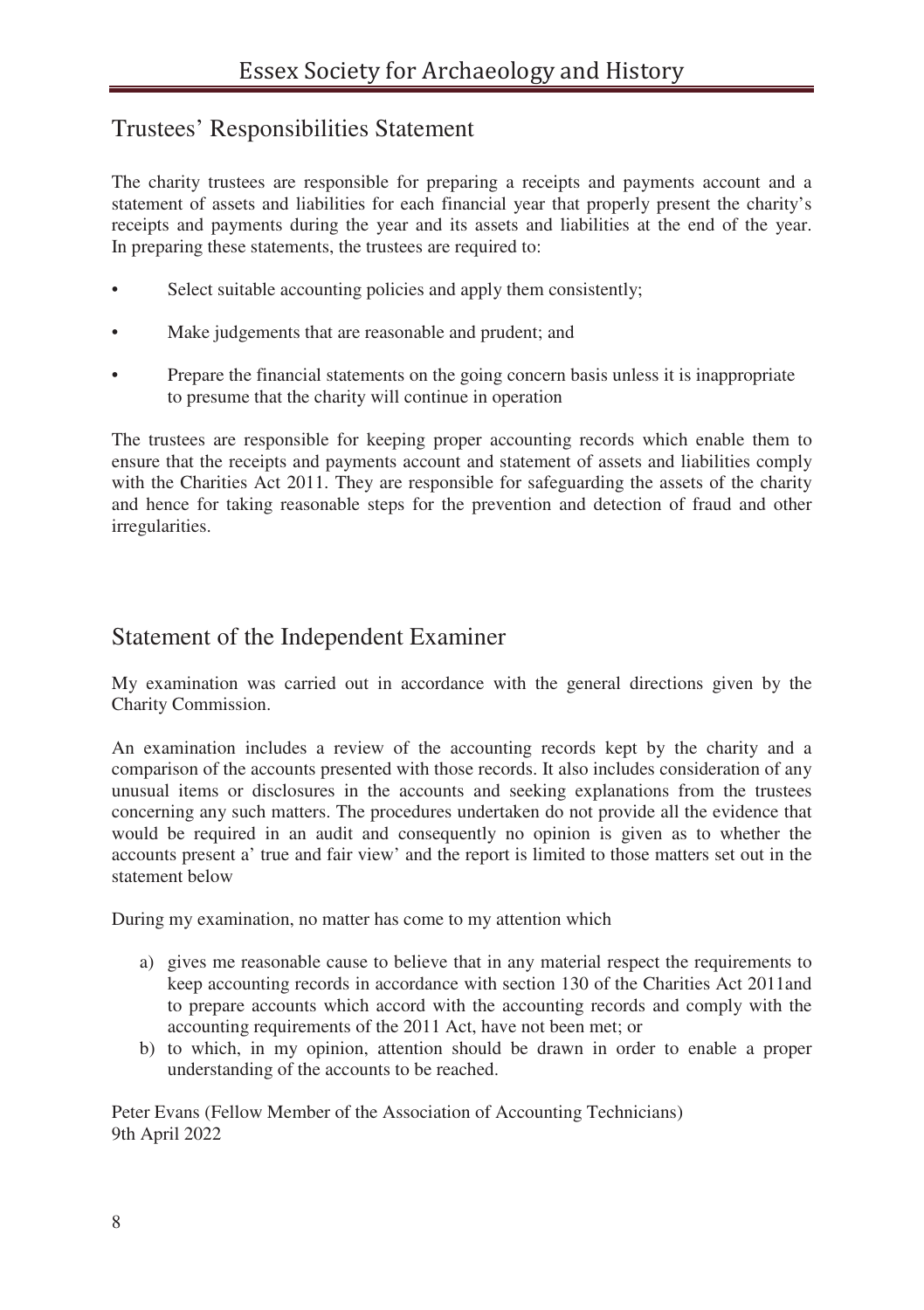| Statement of Financial Activities for the year ended 31st December 2021  |         |          |
|--------------------------------------------------------------------------|---------|----------|
|                                                                          | 2021    | 2020     |
|                                                                          | £       | £        |
| <b>INCOMING RESOURCES</b>                                                |         |          |
| Members subscriptions (note 2)                                           | 14,960  | 10,270   |
| Publications; Grants and sales (note 3)                                  | 11,200  | 4,225    |
| Other Income (Note 4)                                                    | 13,463  | 264      |
| Income from Investments                                                  | 4,345   | 2,683    |
| <b>TOTAL INCOMING RESOURCES</b>                                          | 43,968  | 17,442   |
| <b>RESOURCES USED</b>                                                    |         |          |
|                                                                          | 10,318  | 7,434    |
| Production costs: Transactions (note 3)<br>Production costs: Newsletters | 2,796   | 1,382    |
| Administration costs (note 5)                                            | 16,112  | 5,291    |
| Other outgo (Note 6)                                                     | 1,466   | 4,558    |
|                                                                          |         |          |
| <b>TOTAL RESOURCES USED</b>                                              | 30,692  | 18,666   |
| NET INCOMING(OUTGOING) RESOURCES                                         | 13,276  | $-1,224$ |
| Gains/losses on unrealised investments                                   | 7,116   | 7,099    |
| <b>INCREASE IN FUNDS</b>                                                 | 20,391  | 5,876    |
| <b>Balance sheet at 31st December</b>                                    |         |          |
| <b>Library Books</b>                                                     | 100,000 | 100,000  |
| Investments (Note 7)                                                     | 119,074 | 91,959   |
| <b>FIXED ASSETS</b>                                                      | 219,074 | 191,959  |
| plus                                                                     |         |          |
| Deposit & Current accounts (Note 8)                                      | 74,768  | 82,376   |
| Other                                                                    | 592     | 0        |
| <b>CURRENT ASSETS</b>                                                    | 75,360  | 82,376   |
| less                                                                     |         |          |
| <b>CURRENT LIABILITIES (advance subscriptions)</b>                       | 304     | 595      |
| <b>TOTAL ASSETS (note 9)</b>                                             | 294,131 | 273,739  |
| consisting of                                                            |         |          |
| Unrestricted funds-general                                               | 117,335 | 106,954  |
| Unrestricted funds -designated (note 9)                                  | 4,149   | 5,304    |
| Restricted Funds (note 10)                                               | 72,647  | 61,481   |
| <b>Historic Book Collection</b>                                          | 100,000 | 100,000  |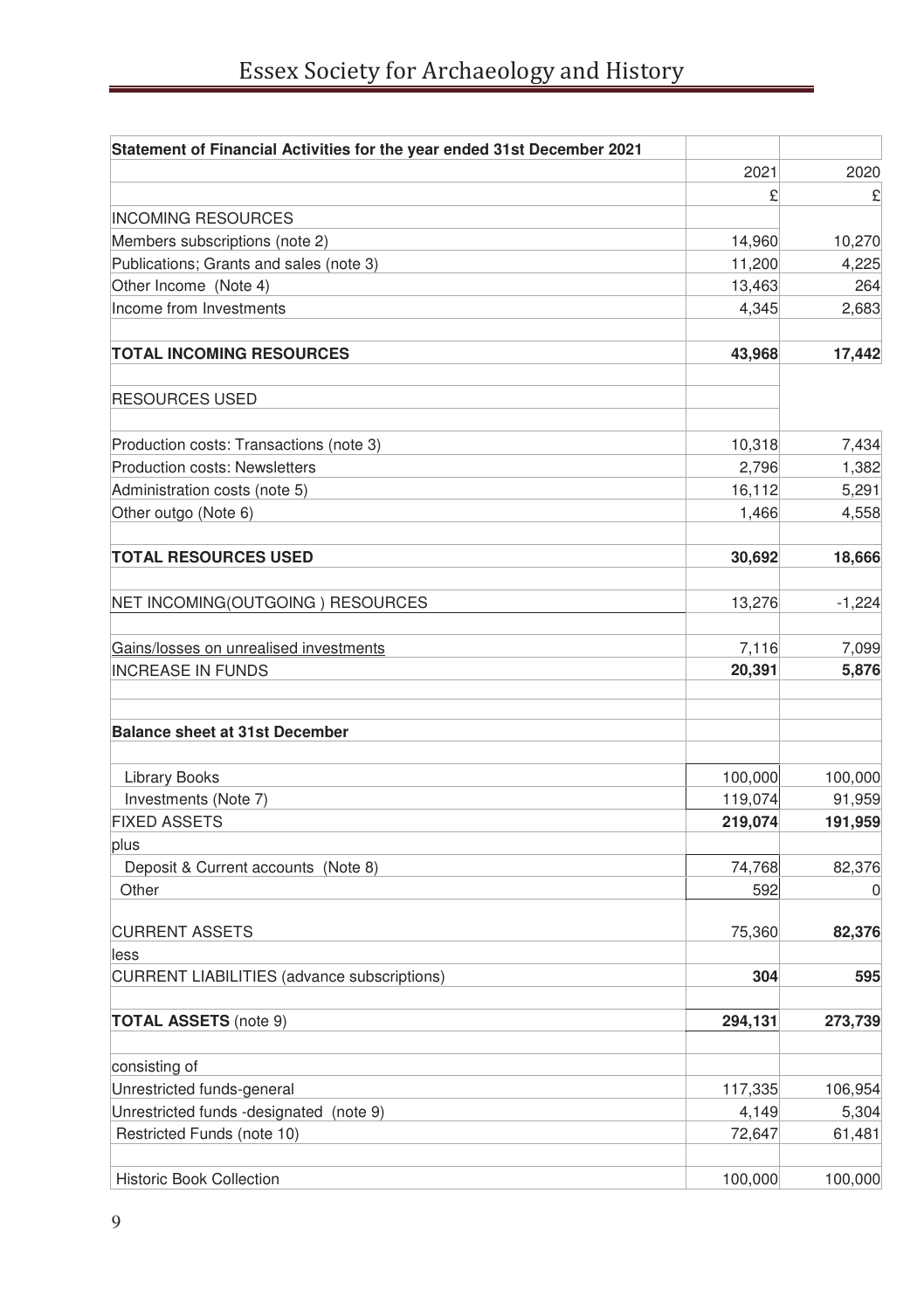### **Notes forming part of the financial statements**

### Note 1 **General**

These accounts have been prepared under the historical cost convention and in accordance with the requirements of the Charities Act 2011 Designated funds form part of the general funds but relate to funds which Council have designated as being for a specific purpose. The restricted funds reflect constraints imposed by the donors of the funds. The Historic Book Collection, which consists of books held by the University of Essex and documents loaned to the Essex Records Office, is classified as designated. The Collection is not available for sale, but has been given a value, believed to be prudent, of £100,000. Computers and new books purchased are written off on purchase. Investments are shown at market value and capital appreciation on these investments is shown after the net amount of incoming resources.

| Note 2 Income from subscriptions |                             |        |        |
|----------------------------------|-----------------------------|--------|--------|
|                                  |                             | 2021   | 2020   |
|                                  |                             | £      | £      |
|                                  | <b>ESAH</b>                 | 10,882 | 8,835  |
|                                  | Essex Journal               | 2,545  |        |
|                                  | Gift Aid recoveries in year | 1,533  | 1,435  |
|                                  |                             | 14,960 | 10,270 |

#### **Note 3 Transactions and Occasional Papers**

| 2021 Analysis                         | Trans's<br>Vol 10 | Colchester<br><b>Timbers</b> | Essex<br>Journal<br>Index | Total  |
|---------------------------------------|-------------------|------------------------------|---------------------------|--------|
|                                       | £                 | £                            | £                         | £      |
| <i>Income</i>                         |                   |                              |                           |        |
| Grant income                          | 2,900             | 8.300                        |                           | 11,200 |
| <b>Publications: Grants and Sales</b> | 2,900             | 8,300                        |                           | 11,200 |
| Outgo                                 |                   |                              |                           |        |
| Printing                              | 5,936             |                              |                           | 5,936  |
| Contractors                           |                   |                              | 2.438                     | 2,438  |
| Other, inc distribution               | 1.944             |                              |                           | 1,944  |
|                                       | 7,880             | $\bf{0}$                     | 2,438                     | 10,317 |
| Net Income (Outgo)                    | -4.980            | 8.300                        | $-2,438$                  | 883    |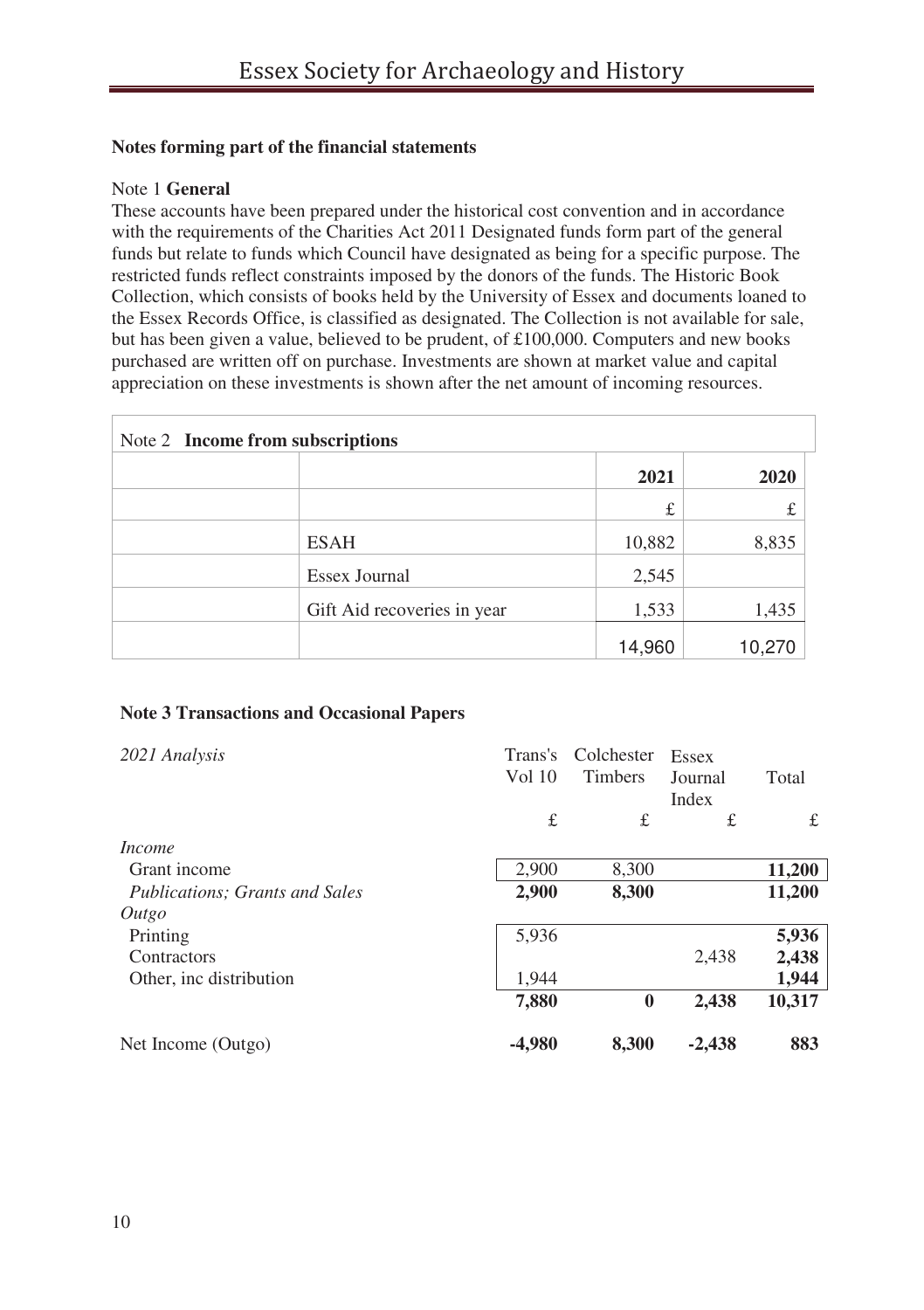# Essex Society for Archaeology and History

| 2020 Analysis<br>Income        | Trans's<br>Vol 9 | Total    |
|--------------------------------|------------------|----------|
| Grant income                   | 4,140            | 4,140    |
| Publications; Grants and Sales | 4,140            | 4,140    |
| Outgo                          |                  |          |
| Printing                       | 5,206            | 5,206    |
| Other, inc distribution        | 2,066            | 2,066    |
|                                | 7,272            | 7,272    |
| Net Income (Outgo)             | $-3,132$         | $-3,132$ |

| Note 4 Other income                |                                                                           |          |          |
|------------------------------------|---------------------------------------------------------------------------|----------|----------|
|                                    |                                                                           | 2021     | 2020     |
|                                    |                                                                           | £.       | £        |
|                                    | Licensing Fees & Royalties                                                | 72       | 29       |
|                                    | Sale of Library Stock                                                     | 238      | 25       |
|                                    | Donations                                                                 | 1,041    | 25       |
|                                    | <b>EIAG Trail Rewrite</b>                                                 | $\Omega$ | 85       |
|                                    | Transfer from Essex Journal                                               | 12,010   | $\Omega$ |
|                                    | Cash Flow from visits and other events                                    | 102      | 100      |
|                                    |                                                                           | 13,463   | 264      |
|                                    |                                                                           |          |          |
| attributed to the PRF              | Licensing royalties and proceeds from the sale of Library stock have been |          |          |
|                                    |                                                                           |          |          |
| <b>Note 5 Administration Costs</b> |                                                                           |          |          |
|                                    | Insurance                                                                 | 75       | 75       |
|                                    | Editors' Honoraria                                                        | 1,200    | 900      |
|                                    | Printing; flyers etc                                                      | 353      | 347      |
|                                    | Dispatching mailings                                                      | 3,453    | 2,152    |
|                                    | Website                                                                   | 10,755   | 984      |
|                                    | Room Hire                                                                 | 258      | 807      |
|                                    | Other printing and Postage                                                | 19       | 26       |
|                                    |                                                                           | 16,112   | 5,291    |
|                                    |                                                                           |          |          |
|                                    |                                                                           |          |          |
|                                    |                                                                           |          |          |
|                                    |                                                                           |          |          |
|                                    |                                                                           |          |          |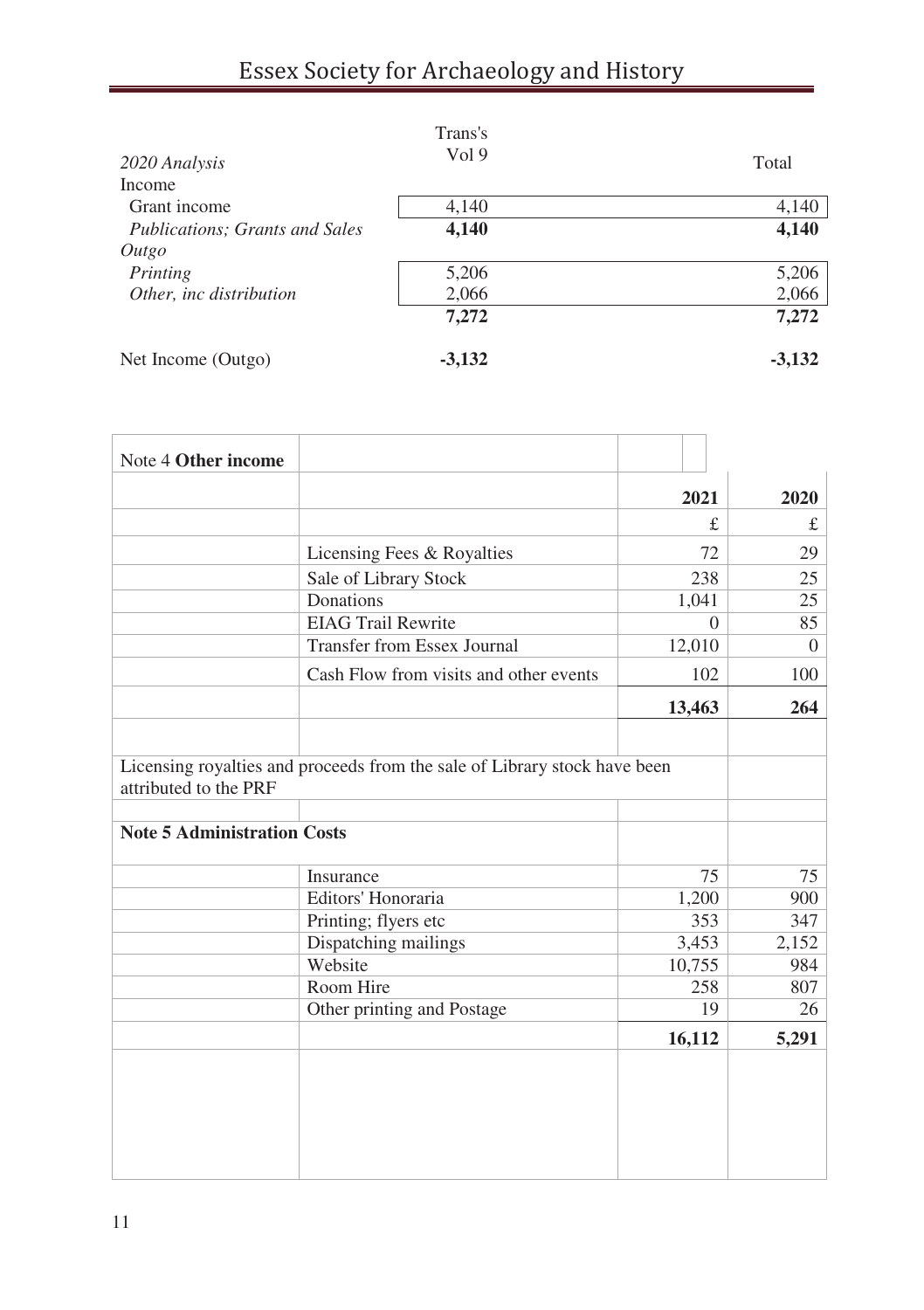| Essex Society for Archaeology and History |  |  |
|-------------------------------------------|--|--|
|-------------------------------------------|--|--|

| Note 6 Other Outgo |                                         |          |          |
|--------------------|-----------------------------------------|----------|----------|
|                    |                                         | 2021     | 2020     |
|                    |                                         | £.       | £.       |
|                    | Subscriptions Paid                      | 159      | 108      |
|                    | <b>Purchase of Books</b>                | $\Omega$ | $\Omega$ |
|                    | Digitisation Project                    | 361      | $\Omega$ |
|                    | Donations (note 6a)                     | 500      | 4,450    |
|                    | EIAG outgo                              | 50       | 0        |
|                    | Sundries; EJ Index launch               | 396      | $\Omega$ |
|                    |                                         | 1,466    | 4,558    |
| Note 6a Donations  |                                         |          |          |
|                    |                                         |          |          |
|                    | Report on Bradford St., Braintree Finds | 500      |          |
|                    | <b>Boxted Airfield Historical Group</b> |          | 250      |
|                    | ERO; Sister Luard Papers                |          | 500      |
|                    | <b>Thaxted Cutlers Publication</b>      |          | 1,000    |
|                    | UoE: Red Book of Stubbers               |          | 1,000    |
|                    | Dr Thos Plume Publication               |          | 1,000    |
|                    | ERO: FS Eden's Drawings                 |          | 575      |
|                    | ERO; Parmenter's Ledgers                |          | 125      |
|                    |                                         | 500      | 4,450    |
|                    |                                         |          |          |
| Note 7 Investments |                                         |          |          |
|                    | COIF Fixed Income Fund (income          |          |          |
|                    | units)                                  | 31,992   | 34,449   |
|                    | COIF Investment Fund (income units)     | 39,010   | 34,619   |
|                    | M&G Charifund                           | 48,072   | 23,548   |
|                    |                                         | 119,074  | 92,617   |
|                    |                                         |          |          |

| Note 8 Deposit and Current Accounts |                                 |        |        |
|-------------------------------------|---------------------------------|--------|--------|
|                                     | <b>COIF</b> Deposits            | 2,325  | 15,403 |
|                                     | Shawcross 100 day deposit       | 50,295 | 50,524 |
|                                     | Barclay Bank Balances - Savings | 8,923  | 8,923  |
|                                     | - Current                       | 13,225 | 7,526  |
|                                     | <i>Transactions</i> Grants due  | 160    |        |
|                                     | Advance payments                | 432    |        |
|                                     |                                 | 75,360 | 82,376 |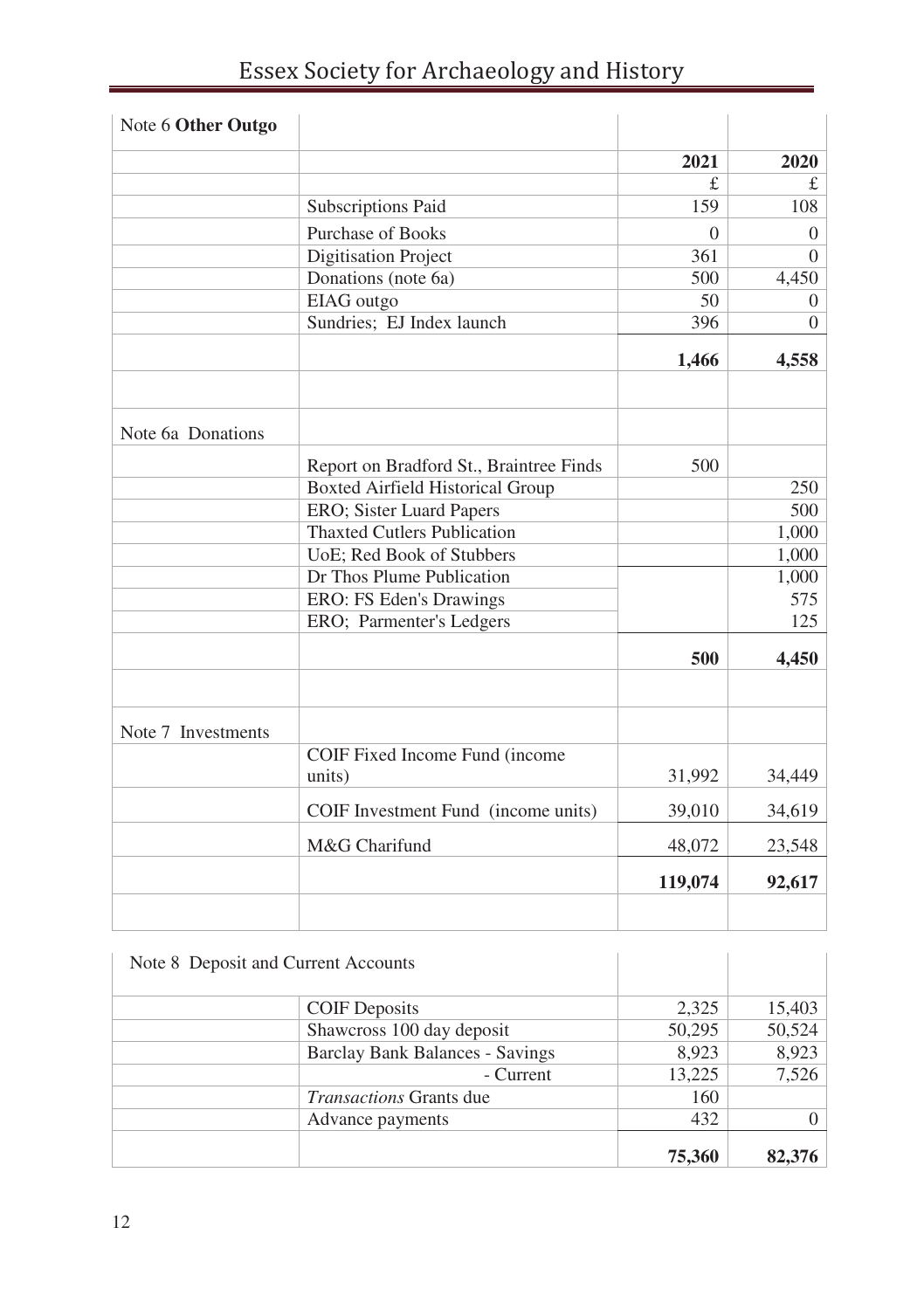# Essex Society for Archaeology and History

| Note 9 Restricted Funds   |                                                                                            |        |        |
|---------------------------|--------------------------------------------------------------------------------------------|--------|--------|
|                           |                                                                                            |        |        |
|                           | Essex Place Name Project                                                                   | 4,149  | 5,304  |
|                           | This Fund is for a research project which collects and disseminates information on the     |        |        |
|                           | history of local place and field names in Essex. It is funded by grants, which may be time |        |        |
| limited, and donations.   |                                                                                            |        |        |
|                           |                                                                                            |        |        |
| Note 10. Designated Funds |                                                                                            |        |        |
|                           |                                                                                            |        |        |
|                           | Publications and Research Fund                                                             | 58,287 | 57,977 |
|                           | Mediaeval Merchant OP                                                                      | 1.000  | 1.000  |
|                           | <b>Essex Mills Projects</b>                                                                | 2,465  | 2.465  |
|                           | Colchester Timbers                                                                         | 8,300  |        |
|                           | Essex Journal Index                                                                        | 2,556  |        |
|                           | Pleshey Project                                                                            | 39     | 39     |
|                           |                                                                                            | 72,647 | 61.481 |

| Publication and<br>Research Fund ("PRF".) | The PRF exists to support the publications and research of the Society.<br>Specific subscriptions to this fund have been received on the basis that they<br>would form an endowment fund generating income which would support<br>the purpose of the fund This inalienable element of the fund amounts to<br>£32,465. Subsequent attributions to the fund have not been so constrained. |
|-------------------------------------------|-----------------------------------------------------------------------------------------------------------------------------------------------------------------------------------------------------------------------------------------------------------------------------------------------------------------------------------------------------------------------------------------|
| Mediaeval Merchant OP                     | Pre-funding for an intended Occasional Paper                                                                                                                                                                                                                                                                                                                                            |
| Essex Mills Project                       | The residual amount from the monies received on taking over the Essex<br>Mills Trust and available for mills related projects                                                                                                                                                                                                                                                           |
| Colchester Timbers                        | Pre-funding for an Occasional Paper being published in 2022                                                                                                                                                                                                                                                                                                                             |
| Essex Journal Index                       | Pre-funding for an Index for the <i>Essex Journal</i> acquired on assumption of<br>the responsibility for the Journal                                                                                                                                                                                                                                                                   |
| The Pleshey Project                       | The Society is in receipt of grants to fund writing up Bassett's excavation<br>work at Pleshey in the 1970s. Eventually this work will be published in the<br>Transactions or as an Occasional Paper.                                                                                                                                                                                   |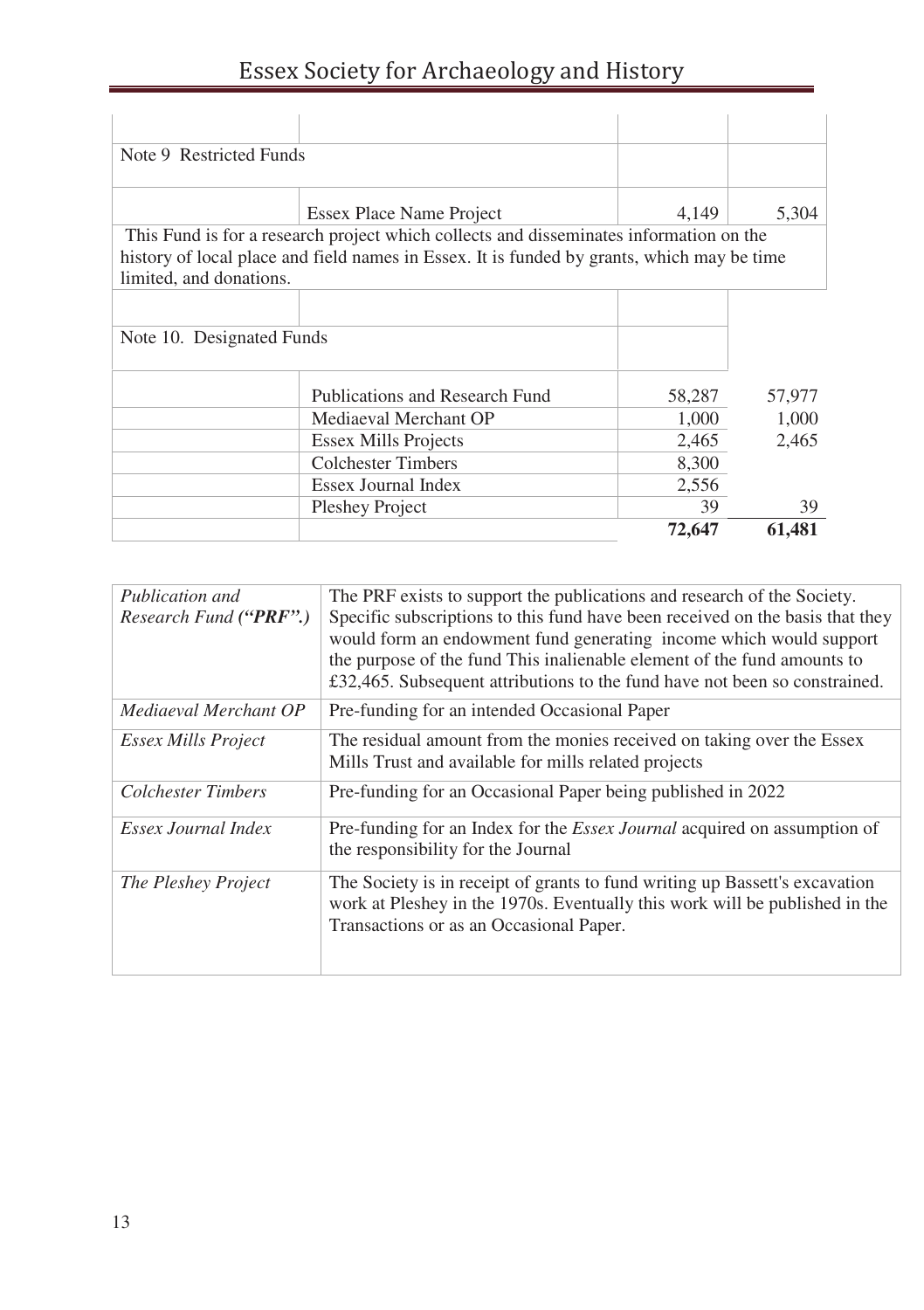## **Minutes of the Society's Annual General Meeting, held on the Zoom video-conferencing platform on Saturday 26th June 2021 at 2.30pm.**

In the Chair: Mr Nigel Brown (President)

Vice Presidents: Mr Martin Stuchfield

Trustees: Mr Howard Brooks (Secretary), Mr Adrian Corder-Birch, Mr Tony Crosby, Mr Ken Crowe and Mr Mark Davies.

Associate members of Council: Ms Sarah Demelo (Essex University), Mr Philip Wise (Curator) and Mrs Lucy Jack (Minutes Secretary). Mr Nick Wickenden (President-elect) was also present, together with 10 other members of the Society.

- a) Apologies for absence were received from Bill Abbott, Steve Pollington, Richard Havis, Dr Mark Curteis, Andrew and Elaine Smith, Patricia Croxton-Smith, David Grayston, Victoria Rathmill, Shirley Durgan and Dr Graham Gould.
- b) Opening remarks. The President welcomed members. He noted that Council had planned to hold the AGM at Christchurch Hall in Chelmsford, but the Government's extension of restrictions for an extra 4 weeks had caused the it to be moved online. The AGM would be followed by the presentation and launch of the Society's new website. It would conclude with a talk by Nick Wickenden entitled "Some Highlights of Chelmsford Museum's Recent Redisplay".
- c) The minutes of the 2019 AGM, as published in the 2020 *Annual Report and Accounts*, were approved as a correct record. There had been no AGM in 2020 due to the COVID-19 pandemic.
- d) Matters arising. There were no matters arising
- e) President's Report for 2020. A written report in the *Annual Report and Accounts* had previously been circulated to all members. The President highlighted that the pandemic had caused the cancellation of all events since the introduction of restrictions in March 2020. So far in 2021 a successful tour of Pleshey castle had taken place and he thanked Nick Wickenden for leading the tour. Arrangements for the symposium on 6th November were underway with a good selection of speakers organised. Despite the pandemic, ESAH had successfully assumed responsibility for the publication of *Essex Journal*, with the appointment of Steven Pollington as the new editor. The usual 4 issues of the Society's newsletter had been published despite the resignation of the editor early in 2020. The newsletter was now online with the new editor Victoria Rathmill also taking on the Twitter account. *Transactions* of the Society also continue to appear regularly with volume 9 published in 2020 and volume 10 due imminently. The Society's online presence would need to continue to be developed for it to keep up to date and appeal to new audiences. The dynamic new website was already online and would be demonstrated later.
- f) Presentation of the Annual Report and Accounts for 2020. These had previously been circulated to all members with the AGM papers and were unanimously approved.
- g) Election of Independent Examiner. Mr P Evans had indicated that he was willing to continue and was elected unanimously.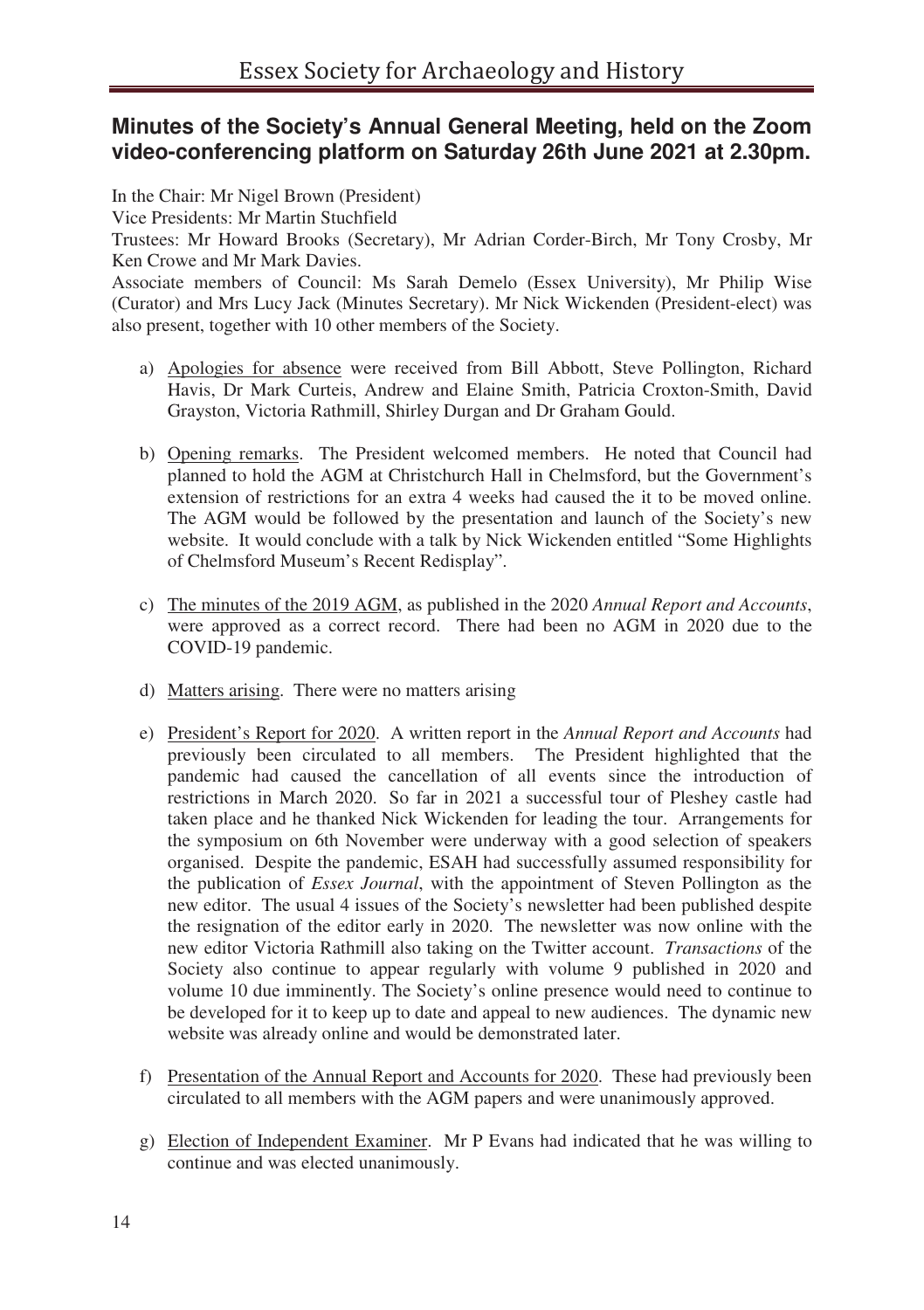h) Election of President, Secretary and Treasurer for 2021-2022. Mr N Brown, having completed his three-year term as President, was due to step down but would remain on Council as Immediate Past President. Mr NP Wickenden had indicated that he was willing to stand for the position of President and was unanimously elected. Mr N Brown duly handed the chair to the new President, Mr N Wickenden who thanked his predecessor for his sterling work over the last three years, especially during the onerous conditions presented by the pandemic.

Mr H Brooks and Mr W Abbott had indicated that they were willing to stand again for the positions of Secretary and Treasurer respectively and were unanimously elected for these offices. They would be ex-officio members of Council.

- i) Election of Vice-Presidents for 2021-2022. The current Vice-Presidents, Mr D Buckley, Dr PM Leach, Mr AB Phillips, Dr CC Thornton, Mr HM Stuchfield and Dr J Ward had all indicated that they were willing to continue. Mr A Corder-Birch and Mr GMR Davies had agreed to be nominated and all were elected unanimously.
- j) Election of Additional Trustees for 2021-2022. The Constitution requires six members to be elected to the Executive Council. Mr K Crowe, Mr GMR Davies and Mr R Havis, having completed a three-year term, were willing to be re-elected for a further three- year term, in accordance with clause D2 of the constitution. In addition, Dr ME Curteis had agreed to be nominated as a Trustee. All were unanimously elected.
- k) Any other business.

Mr Tony Doe reported that the book he had co-edited on the subject of Thomas Plume, which ESAH had supported with a grant, had been published in November and was achieving good sales. The new President thanked him for this encouraging news.

#### Website

Mr Martin Stuchfield, Vice President and Membership Secretary of ESAH, gave a presentation of the new website **ESAH1852.org.uk**. It was noted that nearly all issues of the Society's publications, including indexes, were available to view and download, except the last 5 volumes of *Transactions* which were available to members only. The two most recent occasional papers and six issues of *Essex Journal* had yet to be digitized. All the Society's application forms, including for membership and grants, were interactive for completion online, or available for printing. Other areas included news, events and a section for EIAG. There was also a comprehensive search facility. Links to all relevant and useful websites were listed and suggestions for additions would be welcomed.

Mr Keith Briggs enquired about *Essex Review* (the predecessor of *Essex Journal),* the inclusion of which had been specified in the Society's blog in April 2019. Martin Stuchfield stated that he had been unaware of the blog entry, but he intended to include *Essex Review* in the digitization project which included a few issues of *Essex Journal* yet to be digitized and uploaded to the website. He would also ask Victoria Rathmill to update the blog post accordingly.